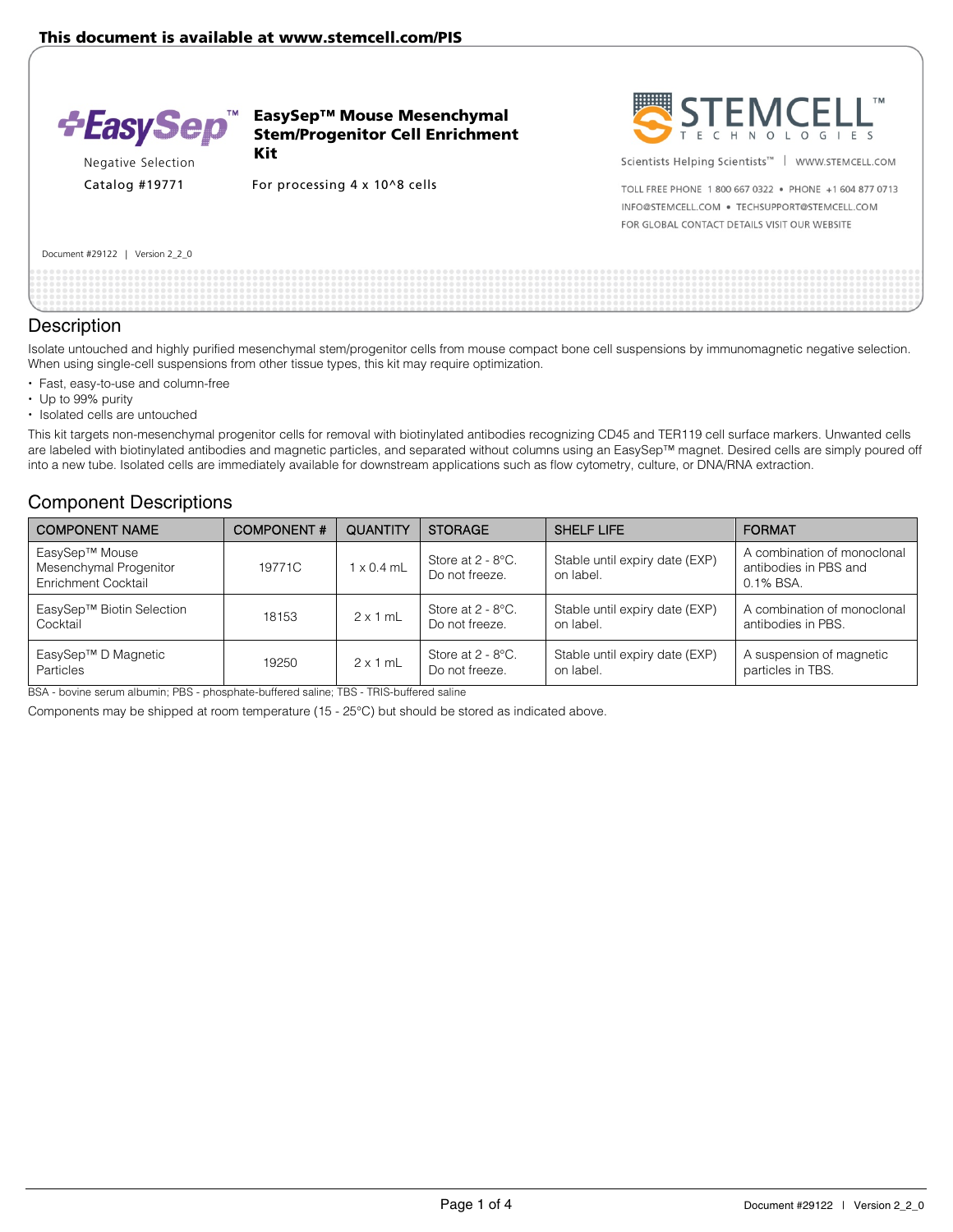



# Sample Preparation

BONE

- 1. Clean a mortar and pestle with 70% isopropanol. Remove the isopropanol from the mortar and pestle, and allow to air dry in a sterile biohazard safety cabinet for 30 minutes. Rinse mortar and pestle with sterile PBS just prior to use.
- 2. Wipe scissors and forceps with an alcohol wipe and air dry. Ensure they are completely dry as residual alcohol may reduce cell viability.
- 3. After sacrificing the mouse:
	- a. Wet the pelt thoroughly with 70% isopropanol, then clip and peel it back to expose the hind limbs.
	- b. Using sterile sharp scissors, make a small incision parallel and as close to the spine as possible. Hold the foot and pull the leg towards the head to remove the entire intact leg (iliac crest, femur, and tibia) from the animal. Repeat for remaining leg.
	- c. Using a scalpel, cut through the tibia just above the ankle to remove the foot. Position the leg such that the iliac crest is facing up, and holding the femur near the knee, scrape the scalpel down the femur towards the iliac crest to dislocate the hip joint. The femoral head should be visible once it has dislocated from the hip.
	- d. Cut remaining muscle to remove iliac crest. Cut the knee joint in the center and remove ligaments and excess tissue.
- 4. Using a scalpel, scrape bones thoroughly to remove muscle and cut to remove epiphyses. Ensure that the bones are cleaned thoroughly with no remaining muscle tissue attached.
- 5. Prepare 90 mL of recommended medium by combining PBS with 2% fetal bovine serum (FBS) and 1 mM EDTA. NOTE: If processing bone from more than one mouse, adjust volumes accordingly.
- 6. Place cleaned bones in the mortar containing 10 mL recommended medium. Crush bones gently with pestle, using only enough force to crack open the bones. Agitate gently to free bone marrow (BM) from bone fragments and pipette off buffer.

NOTE: Use gentle pressure to crack open the bones. Cell viability will decrease and excess debris will be generated when bones are harshly ground. NOTE: Recommended medium containing BM can be filtered through a 70 µm cell strainer (e.g. Catalog #27215) and used for other applications (e.g. culture expansion or to perform the CFU-F assay).

- 7. Add 10 mL fresh recommended medium and repeat agitation and removal of BM. Repeat wash step an additional 4 times (for a total of 6 washes) or until the majority of the BM has been removed (bone fragments turn white in color).
- 8. Transfer the bone fragments to a 100 mm dish. Add 2 mL of Collagenase Type I (0.25%; Catalog #07902). Ensure bones are completely covered in solution. Let sit for 3 - 5 minutes. This step softens the bone, allowing it to be chopped more easily.
- 9. Using a scalpel, chop the remaining bone fragments into fine pieces (1 2 mm fragments).

NOTE: Proper bone fragmentation is required to release sufficient amounts of cells for cell separation.

- 10. Transfer the bone fragments and collagenase solution to a 50 mL polypropylene tube and add more Collagenase Type I (0.25%) to a final volume of 2 mL per mouse used, or a minimum of 10 mL.
- 11. Seal lid with Parafilm® and place tube in a shaking 37°C water bath at maximum speed for 45 minutes. If using a bacterial culture shaker, set speed to  $\sim$  200 rpm.
- 12. After 45 minutes, remove the tube from the shaker and add recommended medium to a final volume of 30 mL. Collect supernatant and filter through a 70 µm cell strainer. Wash bone fragments by mixing with an additional 10 mL of recommended medium and allowing fragments to settle for 3 - 4 minutes. Filter the wash through the 70 µm strainer, combining with the previously collected cells (for a final volume of 40 mL).
- 13. Centrifuge at 300 x g for 10 minutes at room temperature (15 25°C) with the brake on and carefully remove the supernatant.
- 14. Resuspend the cell pellet at 2 5 x 10^7 cells/mL in recommended medium (small particles and debris may be visible in the cell suspension) and keep on ice until ready for use.

NOTE: Expected cell recovery is 1.5 - 3.5 x 10^6 cells per mouse (2 femurs and 2 tibias). If the cell yield is > 5 x 10^6 cells/mouse, this is an indication that the marrow was not depleted sufficiently.

# Recommended Medium

EasySep™ Buffer (Catalog #20144), or PBS containing 2% FBS and 1 mM EDTA. HBSS, Modified (Without Ca++ and Mg++; Catalog #37250) can be used in place of PBS. Medium should be free of Ca++ and Mg++.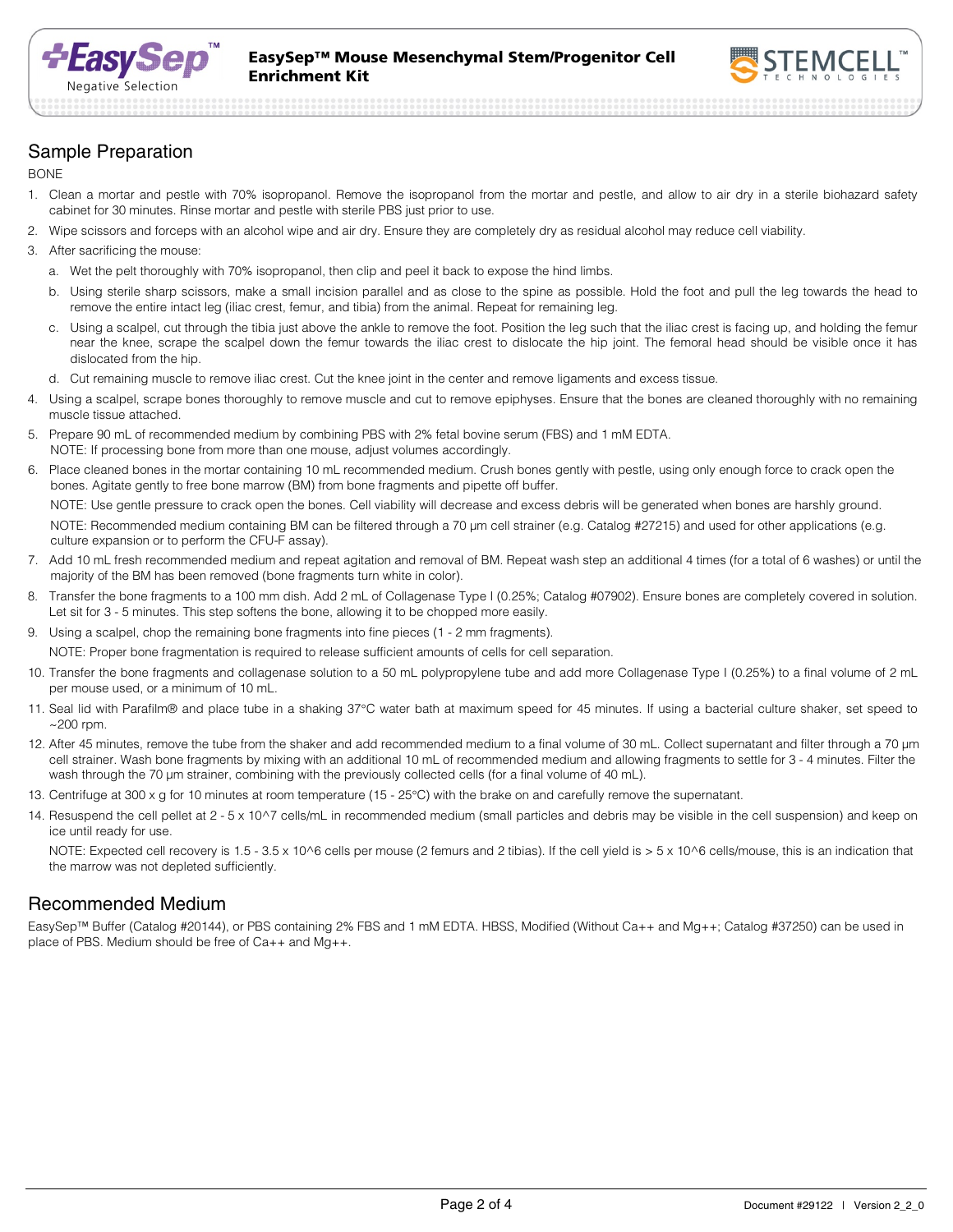



## Directions for Use – Manual EasySep™ Protocols

See page 1 for Sample Preparation and Recommended Medium. Refer to Table 1 for detailed instructions regarding the EasySep™ procedure.

#### **Table 1. EasySep™ Mouse Mesenchymal Stem/Progenitor Cell Enrichment Kit Protocol**

|                 |                                                                                                                                           | <b>EASYSEP™ MAGNET</b>                                                                                                 |
|-----------------|-------------------------------------------------------------------------------------------------------------------------------------------|------------------------------------------------------------------------------------------------------------------------|
| <b>STEP</b>     | <b>INSTRUCTIONS</b>                                                                                                                       | EasySep™<br>(Catalog #18000)                                                                                           |
|                 | Prepare sample at the indicated cell concentration within the<br>volume range.                                                            | 2 - 5 x 10^7 cells/mL<br>$0.2 - 0.5$ mL<br>NOTE: If starting with fewer than 4 x 10^6 cells, resuspend cells in 0.2 mL |
|                 | Add sample to required tube.                                                                                                              | 5 mL (12 x 75 mm) polystyrene round-bottom tube<br>(e.g. Catalog #38007)                                               |
|                 | Add Enrichment Cocktail to sample.                                                                                                        | 50 µL/mL of sample                                                                                                     |
| $\overline{2}$  | Mix and incubate.                                                                                                                         | $2 - 8$ °C for 15 minutes                                                                                              |
| 3               | Add recommended medium to sample.                                                                                                         | Top up to 4.5 mL                                                                                                       |
|                 | Centrifuge.                                                                                                                               | 400 x g for 5 minutes                                                                                                  |
| $\overline{4}$  | Discard supernatant and resuspend cells in recommended<br>medium.                                                                         | Use same volume as step 1                                                                                              |
| $5\phantom{.0}$ | <b>Add Selection Cocktail to sample.</b>                                                                                                  | 250 µL/mL of sample                                                                                                    |
|                 | Mix and incubate.                                                                                                                         | $2 - 8$ °C for 15 minutes                                                                                              |
| 6               | <b>Vortex Magnetic Particles.</b><br>NOTE: Particles should appear evenly dispersed.                                                      | 30 seconds                                                                                                             |
| $\overline{7}$  | <b>Add Magnetic Particles to sample.</b>                                                                                                  | 150 µL/mL of sample                                                                                                    |
|                 | Mix and incubate.                                                                                                                         | $2 - 8$ °C for 15 minutes                                                                                              |
| 8               | Add recommended medium to top up the sample to the indicated<br>volume. Mix by gently pipetting up and down 2 - 3 times.                  | Top up to 2.5 mL                                                                                                       |
|                 | Place the tube (without lid) into the magnet and incubate.                                                                                | RT for 5 minutes                                                                                                       |
| 9               | Pick up the magnet, and in one continuous motion invert the<br>magnet and tube,* pouring the enriched cell suspension into a new<br>tube. | Isolated cells are ready for use                                                                                       |

RT - room temperature (15 - 25°C)

\* Leave the magnet and tube inverted for 2 - 3 seconds, then return upright. Do not shake or blot off any drops that may remain hanging from the mouth of the tube.

# Notes and Tips

EXPANSION PROTOCOL

Harvest and process mouse compact bone cells as described in Sample Preparation, page 2.

| <b>SAMPLE</b>                      | START COMPACT BONE CELLS              |                                           | <b>ENRICHED COMPACT BONE CELLS</b>    |                                           |
|------------------------------------|---------------------------------------|-------------------------------------------|---------------------------------------|-------------------------------------------|
| <b>CULTURE</b><br><b>CONDITION</b> | <b>HYPOXIC ENVIRONMENT*</b>           |                                           | <b>HYPOXIC ENVIRONMENT*</b>           |                                           |
| Volume and medium                  | 2 mL Complete MesenCult™              | 10 mL Complete MesenCult™                 | 2 mL Complete MesenCult™              | 10 mL Complete MesenCult™                 |
| to use                             | Medium (Mouse)                        | Medium (Mouse)                            | Medium (Mouse)                        | Medium (Mouse)                            |
| Cell number to plate               | $2 - 5 \times 10^{6}$ cells/well in a | $0.6 - 1.2 \times 10^{6}$ cells in a      | $1 - 5 \times 10^{4}$ cells/well in a | $0.4 - 1.2 \times 10^{6}$ cells in a      |
|                                    | 6-well plate                          | T-25 cm <sup>2</sup> tissue culture flask | 6-well plate                          | T-25 cm <sup>2</sup> tissue culture flask |

 $*$  Hypoxic environment refers to 5%  $O<sub>2</sub>$ , 10%  $CO<sub>2</sub>$ .

1. Incubate cells at 37°C in a hypoxic environment using a Hypoxia Incubator Chamber (Catalog #27310) for 8 - 14 days until an adherent cell layer has formed. After 8 days, if the color of the medium has become orange, a half-medium change can be performed.

2. Observe mesenchymal cells under the microscope after 7 days to determine confluency. Once the cells have reached 80% confluency, they are ready to be passaged; 80% confluency may be reached in 7 - 16 days.

3. Passage according to the protocol provided in the Product Information Sheet for MesenCult™ Expansion Kit (Mouse; Document #DX21764).